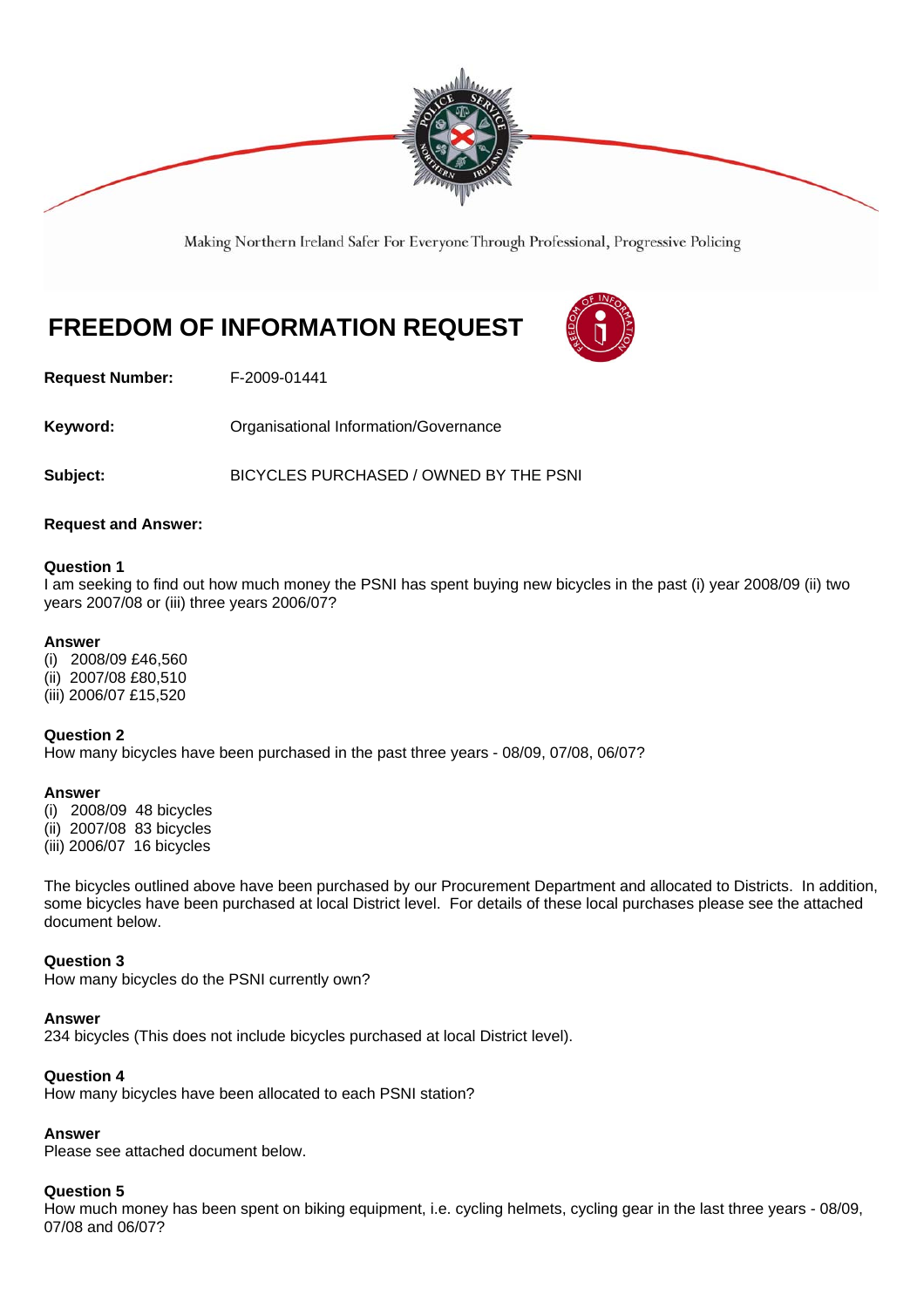## **Answer**

(i) 2008/09 £116,429.07 (ii) 2007/08 £134,557.30 (iii) 2006/07 £58,104.65

## **Question 6**

How many officers have been trained to use bicycles?

## **Answer**

870 Officers have been trained over the last 5 years

## **Question 7**

How much money has been spent on training for officers to use bicycles?

## **Answer**

Searches were conducted however these searches failed to locate any records or documents relevant to this question. Accordingly, I have determined that the Police Service of Northern Ireland does not hold the information to which you seek access. In order to calculate this information it would be necessary to add the hourly rate of pay of each police officer who has attended training and the trainer for each course. This is not routinely completed and public authorities are not required to undertake such a process in response to a request under Freedom of Information as to do so would be to create new information.

## **Question 8**

How often are bicycles used by PSNI officers?

In refinement you agreed to amend this question as follows, How often have bicycles been used by PSNI officers in the month preceding the request and for the same period last year, i.e., 25/3/09 to 24/4/09 and 25/3/08 to 24/4/08.

## **Answer**

Despite your agreed refinement I have been unable to retrieve information in answer to this question. There is no uniform method of recording use of bicycles across all of the PSNI Districts. One 'Area Command Unit' maintains a logbook for each bicycle. These log books record the occasions when bicycles are deployed but not the time for which each deployment occurred. Another district has provided an estimate based on an officers personal experience but this is not recorded information that can be used to answer a Freedom of Information request. In most Districts the position is that bicycle usage is simply not recorded. I have therefore determined that the PSNI does not hold information relevant to this question.

If you have any queries regarding your request or the decision please do not hesitate to contact me on 028 9070 0164. When contacting the Freedom of Information Team, please quote the reference number listed at the beginning of this email.

If you are dissatisfied in any way with the handling of your request, you have the right to request a review. You should do this as soon as possible, or in any case within two months of the date of issue of this letter. In the event that you require a review to be undertaken, you can do so by writing to the Head of Freedom of Information, PSNI Headquarters, 65 Knock Road, Belfast, BT5 6LE or by emailing foi@psni.pnn.police.uk

If following an internal review, carried out by an independent decision maker, you were to remain dissatisfied in any way with the handling of the request you may make a complaint, under Section 50 of the Freedom of Information Act, to the Information Commissioner's Office and ask that they investigate whether the PSNI has complied with the terms of the Freedom of Information Act. You can write to the Information Commissioner at Information Commissioner's Office, Wycliffe House, Water Lane, Wilmslow, Cheshire, SK9 5AF. In most circumstances the Information Commissioner will not investigate a complaint unless an internal review procedure has been carried out, however the Commissioner has the option to investigate the matter at his discretion.

Please be advised that PSNI replies under Freedom of Information may be released into the public domain via our website @ http://www.psni.police.uk/

Personal details in respect of your request have, where applicable, been removed to protect confidentiality.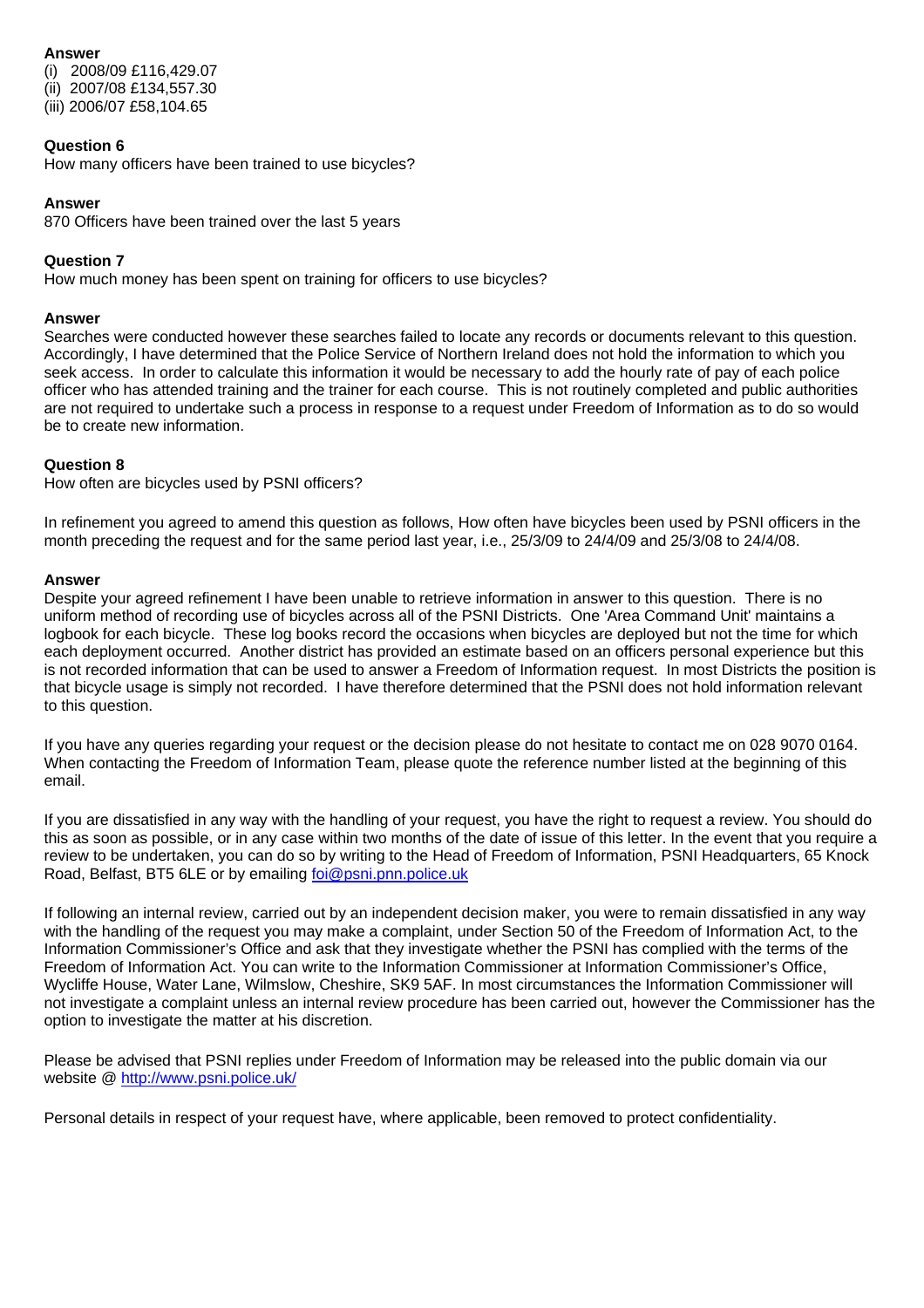|                 |                       | <b>No of Bicycles</b><br><b>Purchased</b> | <b>No of Bicycles</b><br><b>Allocated to</b> |                           |
|-----------------|-----------------------|-------------------------------------------|----------------------------------------------|---------------------------|
| <b>District</b> | <b>Station</b>        | Locally                                   | <b>District</b>                              | <b>Total Bicycles</b>     |
| Α               | Woodbourne            |                                           | $\overline{3}$                               | 3                         |
|                 | Grosvenor Road        |                                           | $\overline{4}$                               | $\overline{4}$            |
|                 | <b>Antrim Road</b>    |                                           | $\overline{4}$                               | 4                         |
|                 | York Road             |                                           | $\overline{\overline{3}}$                    | $\overline{3}$            |
|                 | <b>Tennent Street</b> |                                           | $\overline{\overline{3}}$                    | $\overline{\overline{3}}$ |
|                 |                       |                                           |                                              |                           |
| в               | Strandtown            |                                           | 4                                            | 4                         |
|                 | Mountpottinger        |                                           | $\overline{3}$                               | $\overline{3}$            |
|                 | Willowfield           |                                           | $\overline{2}$                               | $\overline{2}$            |
|                 | Lisburn Road          |                                           | $\overline{\mathbf{4}}$                      | $\overline{\mathbf{4}}$   |
|                 | Musgrave Street       |                                           | $\overline{6}$                               | $\overline{6}$            |
|                 | Ballynafeigh          |                                           | $\overline{2}$                               | $\overline{2}$            |
|                 | Donegall Pass         |                                           | 4                                            | $\overline{4}$            |
|                 |                       |                                           |                                              |                           |
| C               | Ards                  |                                           | 4                                            | 4                         |
|                 | Comber                |                                           | $\overline{2}$                               | $\overline{2}$            |
|                 | Donaghadee            |                                           | $\overline{\overline{3}}$                    | $\overline{3}$            |
|                 | Portaferry            |                                           | $\overline{2}$                               | $\overline{2}$            |
|                 | Castlereagh           |                                           | $\overline{7}$                               | $\overline{7}$            |
|                 | Dundonald             |                                           | $\overline{2}$                               | $\overline{2}$            |
|                 | Downpatrick           |                                           | $\overline{2}$                               | $\overline{2}$            |
|                 | Newcastle             |                                           | 4                                            | 4                         |
|                 | Killyleagh            |                                           | $\overline{2}$                               | $\overline{2}$            |
|                 |                       |                                           | $\overline{5}$                               | $\overline{5}$            |
|                 | Bangor                |                                           | $\overline{3}$                               | $\overline{\mathbf{3}}$   |
|                 | Holywood              |                                           |                                              |                           |
| D               | Antrim                | $\overline{6}$                            | 4                                            | 10                        |
|                 | Newtownabbey          |                                           | 4                                            | 4                         |
|                 | Carrickfergus         | 5                                         |                                              | $\overline{5}$            |
|                 | Lisburn               | $\overline{2}$                            | 13                                           | $\overline{15}$           |
|                 | Randlestown           |                                           | $\overline{2}$                               | $\overline{2}$            |
|                 | Crumlin               |                                           | $\overline{2}$                               | $\overline{2}$            |
|                 |                       |                                           | $\overline{2}$                               | $\overline{2}$            |
|                 | Glengormley           |                                           |                                              |                           |
|                 | Ballyclare            |                                           | 2                                            | 2                         |
| Ε               | Tandragee             |                                           | 4                                            | 4                         |
|                 | Armagh                |                                           | $\overline{2}$                               | $\overline{2}$            |
|                 | Keady                 |                                           | $\overline{2}$                               | $\overline{2}$            |
|                 | <b>Banbridge</b>      |                                           | $\overline{2}$                               | $\overline{2}$            |
|                 | Rathfriland           |                                           | $\overline{2}$                               | $\overline{2}$            |
|                 |                       |                                           | $\overline{2}$                               | $\overline{2}$            |
|                 | Dromore<br>Portadown  |                                           | $\overline{2}$                               | $\overline{2}$            |
|                 |                       |                                           | $\overline{2}$                               | $\overline{2}$            |
|                 | Craigavon             |                                           | $\overline{2}$                               | $\overline{2}$            |
|                 | Lurgan                |                                           | $\overline{2}$                               | $\overline{2}$            |
|                 | <b>Bessbrook</b>      |                                           |                                              |                           |
|                 | Kilkeel               |                                           | $\frac{2}{2}$                                | $\overline{2}$            |
|                 | Warranpoint           |                                           |                                              | $\overline{2}$            |
|                 | Ardmore               |                                           | $\overline{4}$                               | $\overline{4}$            |
| F               | Enniskillen           | $\overline{2}$                            | $\overline{2}$                               | 4                         |
|                 | Irvinestown           |                                           | $\overline{2}$                               | $\overline{2}$            |
|                 | Dungannon             |                                           | $\overline{4}$                               | $\overline{4}$            |
|                 | Cookstown             |                                           | $\overline{2}$                               | $\overline{2}$            |
|                 |                       |                                           |                                              |                           |